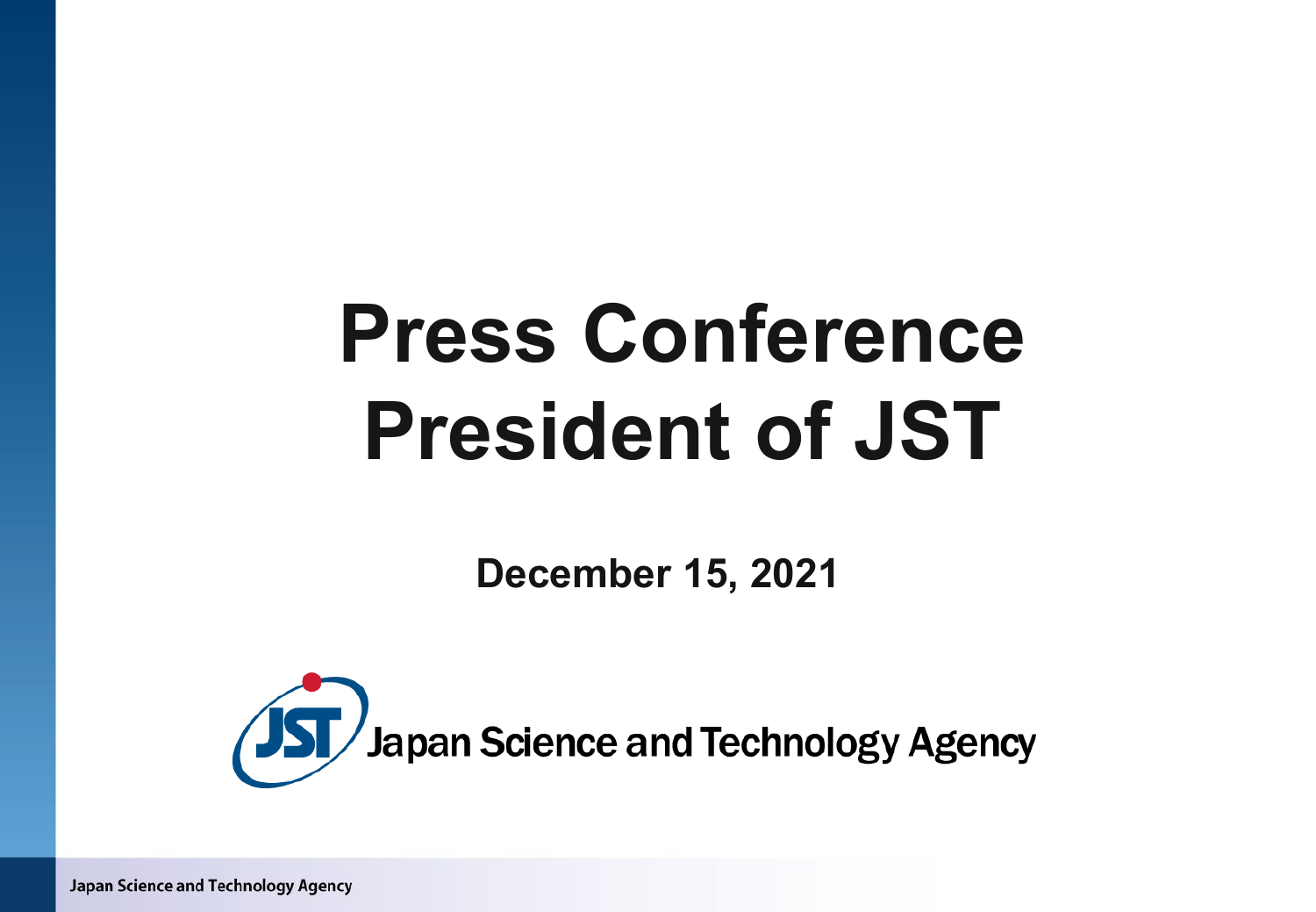# **Today's Lecture**



Dr. Komura

## **Dr. Komura Naoko**

#### **Assistant Professor, Institute for Glyco-core Research (iGCORE), Gifu University**

・Dr. Komura is engaged in the creation of glycans via chemical synthesis and its application for biological study.

Graduated from the Graduate School of Applied Bioorganic Sciences, Gifu University (2010) Research Staff, Department of Applied Bioorganic Sciences, Gifu University; Institute for Integrated Cell-Material Sciences (iCeMS), Kyoto University (2010) Ph.D., Gifu University (2018) Research Staff (2017), Research Fellow (2018), Research Assistant Professor (2019), Center for Highly Advanced Integration of Nano and Life Sciences (G-CHAIN), Gifu University Assistant Professor, Institute for Glyco-core Research (iGCORE), Gifu University (2021–present)



Dr. Shimmura

## **Dr. Shimmura Tsuyoshi**

#### **Professor, Tokyo University of Agriculture and Technology**

・Dr. Shimmura is engaged in research on the behavior and welfare of animals (particularly chickens).

M.S., Animal Science and Biotechnology, Azabu University (2007), Ph.D. in Veterinary Science, Azabu University (exceptional obtainment for 2 years) (2009), JSPS Research fellow DC1, Azabu University (2007), JSPS Research fellow (PD), Nagoya University (2009), Assistant Professor, National Institute for Basic Biology (2013), Associate Professor (2016), Associate Professor Tenured (2019), Professor (2021–present), Department of Agriculture, Tokyo University of Agriculture and Technology

**Awards**: Japan Prize for Agricultural Science (2019); The Young Scientists' Prize for the Commendation for Science and Technology by the Minister of Education, Culture, Sports, Science and Technology (2020); etc.